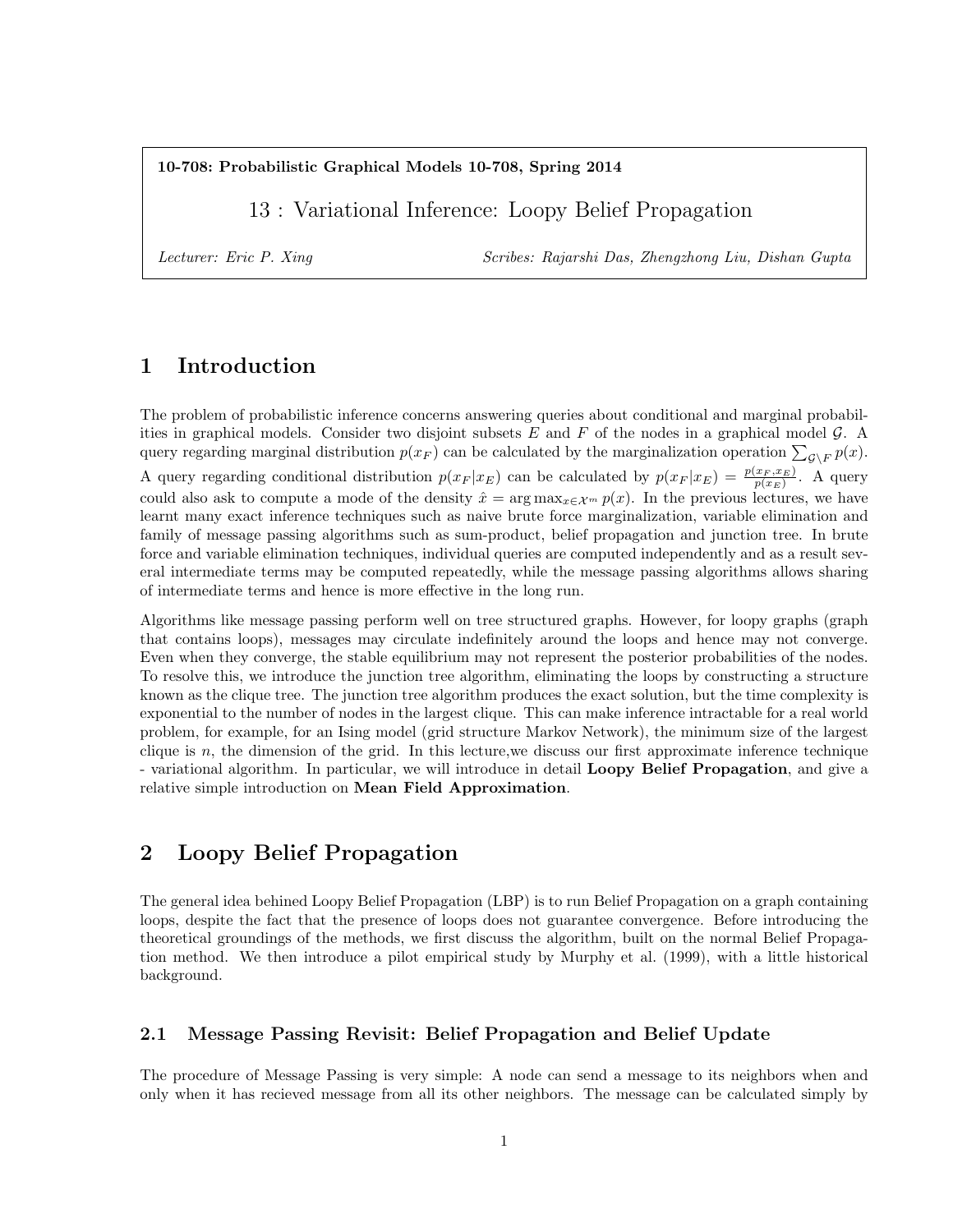

Figure 1: Example for Belief Propagation

mutipling the message from all the other nodes, the initial potential of the node itself (singleton), and the edge potential with its neighbour (doubleton). As an example, the message in Figure 1a is defined by

$$
m_{i \to j}(x_j) = \sum_{x_i} \left( \psi(x_i) \psi(x_i, x_j) \prod_{k \in Neighbour(i) \setminus j} m_{k \to i}(x_i) \right)
$$
(1)

The node marginal can be calculated by multiplying all the messages with its own potential (when it receives all the messages from its neighbour),2 as given by:

$$
p(x_i) \propto \psi(x_i) \prod_{k \in Neighbour(i)} m_{k \to i}(x_i)
$$
 (2)

The message passing protocol used in the Belief Propagation method (Sum-Product) requires a node to be ready (receive message from all its neighbours) before sending. The Belief Update algorithm, however, allows message to be sent along arbitrary edge. The belief update message is done in the following procedure:

$$
\sigma_{i \to j} = \sum_{C_i - S_{i,j}} \beta_i \tag{3}
$$

$$
\beta_j = \beta_j \frac{\sigma ij}{\mu_{ij}} \tag{4}
$$

$$
\mu_{ij} = \sigma_{i \to j} \tag{5}
$$

The belief  $\beta_j$  of a node j is updated by the message  $\delta_{ij}$  from its neighbour node i. At every step it is divided by the previous message  $\mu_{ij}$  between them (which can be considered to be stored on the edge). All  $\mu$ 's are intilized to 1 and all local belief  $\beta$  are initialized to their local potential. The algorithm can then run without the message passing protocol constraint. At each update, the previous update will be eliminated by the division, and hence the algorithm is equivalent to the original Sum-Product scheme.

Similarly, for factor graph, we can compute the message to a factor node  $\alpha$  from node  $i$  and from a factor node  $a$  to node  $i$  in the following way:

$$
m_{i \to a}(x_i) = \prod_{c \in Neighbour(i) \setminus a} m_{c \to i}(x_i)
$$
\n<sup>(6)</sup>

$$
m_{a \to i}(x_i) = \sum_{X_a \backslash x_i} f_a(X_a) \prod_{j \in Neighbour(a) \backslash i} m_{j \to a}(x_j)
$$
\n<sup>(7)</sup>

The belief on the factor nodes are computed by multiplying all the incoming message and the local potentials.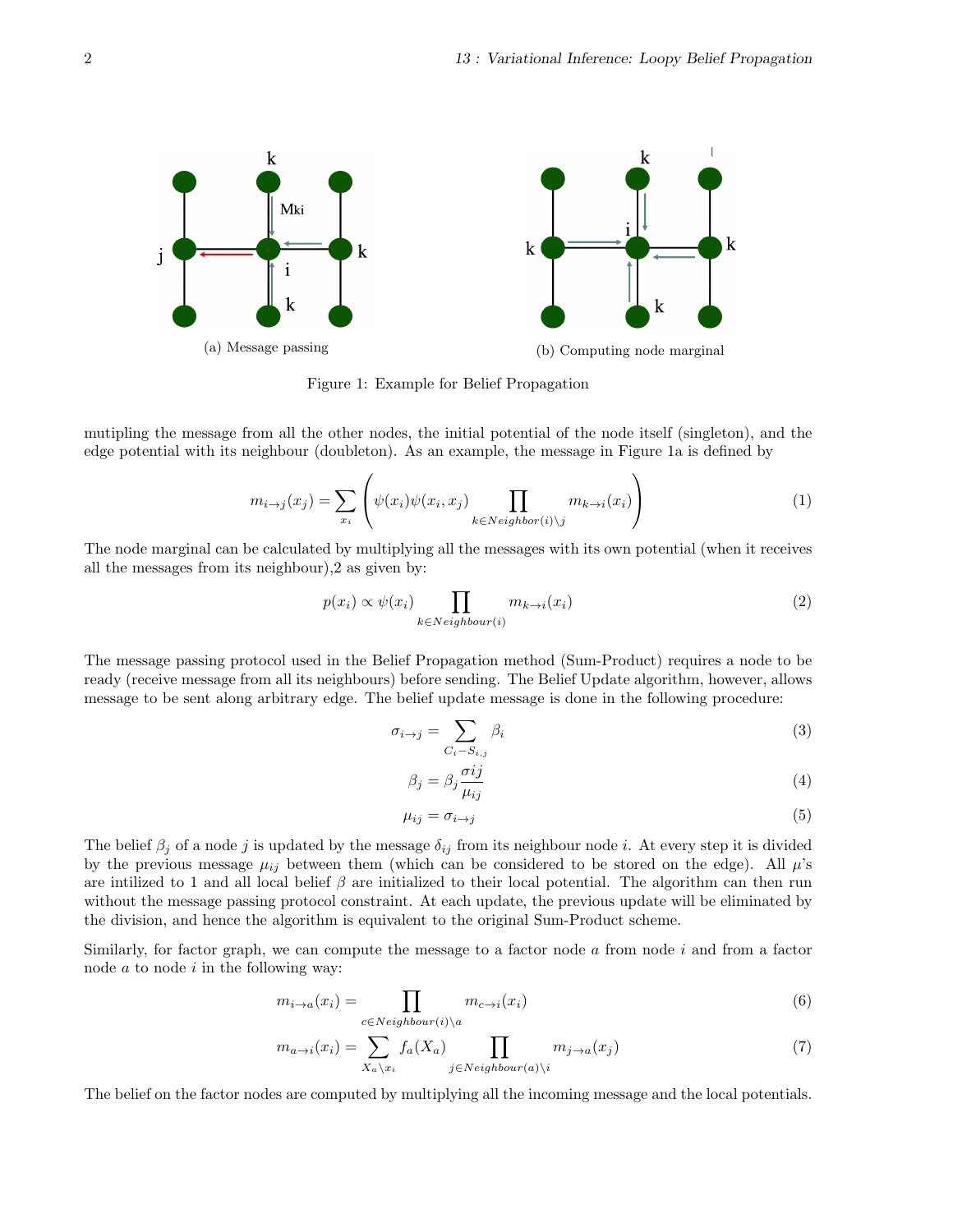#### 2.2 LBP: The Algorithm

Loopy Belief Propagation (LBP) is running the same message passing algorithm on a loopy graph. It is in essential a fixed point iteration procedure that tries to minimize  $F_{bethe}$  (discussed later). The algorithm is to repeat the following procedure until convergence:

$$
b_a(x_a) \propto f_a(X_a) \prod_{i \in Neighbour(a)} m_{i \to a}(x_i)
$$
\n(8)

$$
b_i(x_i) \propto f_i(x_i) \prod_{a \in Neighbour(i)} m_{a \to i}(x_i)
$$
\n(9)

$$
m_{i \to a}(x_i) = \prod_{c \in Neighbour(i) \setminus a} m_{c \to i}(x_i)
$$
\n(10)

$$
m_{a \to i}(x_i) = \sum_{X_a \backslash x_i} f_a(X_a) \prod_{j \in Neighbour(a) \backslash i} m_{j \to a}(x_j)
$$
\n(11)

Recall that by using the techniques in Belief Update algorithm, a node does not need to wait for all its other neighbours to send it message. The algorithm can then be started easily on a loopy graph. However, it is not guaranteed to converge. As a result, LBP was not popular in the community for a long time. However, a breakthrough in coding theory by Berrou et al. (1993) called Turbo Code, revived the method. Turbo Code performs well in practice and the technique was later shown to be an application of Loopy Belief Propagation. A substantial amount of work has been devoted in understanding its behavior and theoretical background. In several empirical experiments Murphy et al. (1999), showed that LBP can work on many other types of graphs, including large graphs and graphs with a lot of loops. Although there are no convergence guarantees, Murphy et al. (1999) show that good approximations are still achievable if we

- 1. Stop the algorithm after a fixed number of iteration.
- 2. Stop when no significant difference in belief update.

#### 3. When the solution converges, it is usually a good approximation.

Murphy et al. (1999) observed that small priors and small weights can cause oscillation. However, the actual causes of oscillation versus converge are still being studied. For practioners, Koller et al. (2009) suggest a few skills to make help LBP work better, including specific techniques such as *message scheduling, residual belief* propagation or standard techniques to resolve local maximal, such as heuristical initialization and multiple restarts.

#### 2.3 LBP: The Bethe Approximation

While running LBP in a loopy graph, there is a possibility that the algorithm runs indefinitely without convergence. However, empirically a good approximation is achieved when it does converge (Murphy et. al 1999) making it a popular algorithm for approximate inference. Running an algorithm which is not even guaranteed to converge may seem like a hack to the first time reader, but in this section we will show that the LBP approximation is mathematically principled.

To understand the theory behind LBP, let us first define the true distribution  $(P)$  over a graphical model as:

$$
P(X) = \frac{1}{Z} \prod_{f_a \in F} f_a(X_a)
$$
\n<sup>(12)</sup>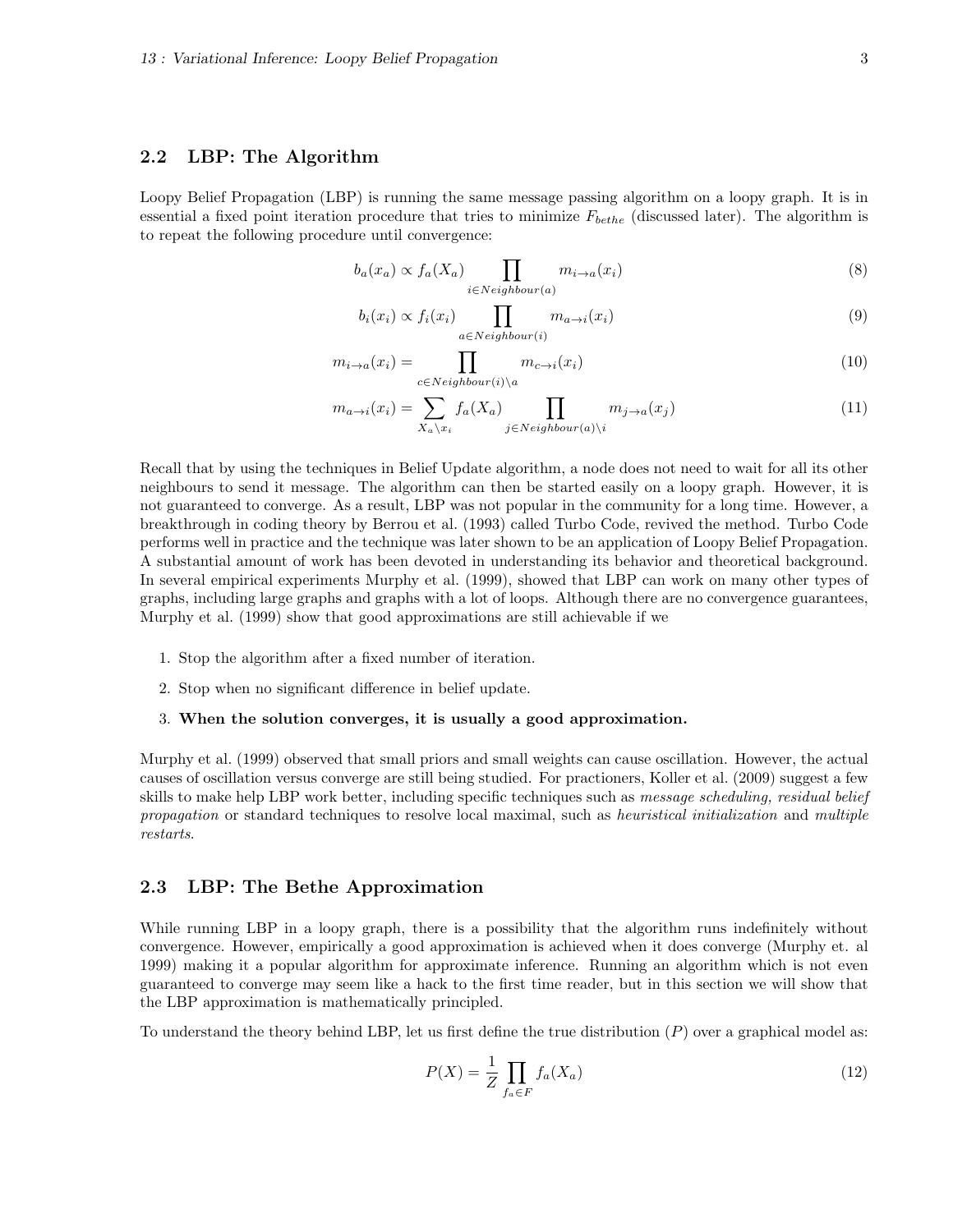where  $Z$  is the partition function,  $F$  denotes the set of all factors and  $P$  is the product of the individual factors in the the factor graph. Since, calculating  $P$  is intractable in many cases, we wish to find a distribution  $Q$ which approximates  $P$ . To measure the distance between  $Q$  and  $P$ , we can use the information-theoretic measure KL-divergence which is defined as:

$$
KL(Q||P) = \sum_{X} Q(X) \log \frac{Q(X)}{P(X)}
$$
\n(13)

Note that the KL metric is asymmetric, is non-negative and has the minimum value when  $P=Q$ . The above equation can be written as:

$$
KL(Q||P) = \sum_{X} Q(X) \log Q(X) - \sum_{X} Q(X) \log P(X) \tag{14}
$$

$$
=-H_Q(X) - E_Q \log P(X) \tag{15}
$$

If  $P(X)$  is replaced with the definition in Eq.(13), we get:

$$
KL(Q||P) = -H_Q(X) - E_Q \log\left(\frac{1}{Z} \prod_{f_a \in F} f_a(X_a)\right)
$$
\n(16)

$$
= -H_Q(X) - \log \frac{1}{Z} - \sum_{f_a \in F} E_Q \log f_a(X_a)
$$
\n(17)

$$
=-H_Q(X) - \sum_{f_a \in F} E_Q \log f_a(X_a) + \log Z \tag{18}
$$

From Eq.(18) we can see that  $KL(Q||P)$ , can be computed without performing inference on P (unknown and intractable to compute in many cases). This would not be the case had we tried to compute  $KL(P||Q)$ , as the first and second terms on the right hand side of Eq.(18) would have had expectations over  $P(X)$ instead of  $Q(X)$ . We can define a separate quantity for the first two terms in Eq.(18) as:

$$
F(P,Q) = -H_Q(X) - \sum_{f_a \in F} E_Q \log f_a(X_a)
$$
\n(19)

The physicists define  $F(P,Q)$  as the "Gibbs free energy". In order to compute  $\sum_{f_a \in F} E_Q \log f_a(X_a)$ , we need to calculate the expectation (wrt  $Q$ ) of log of individual factors which is relatively cheap computationally (especially if the scope of the each factor is small). However, computing  $H_Q(X)$  requires summation over all possible values. Therefore, computing  $F(P,Q)$  is hard in general. One approach to tackle this is to approximate  $F(P,Q)$  with an easy to compute  $F(P,Q)$ .

Consider the Markov network shown in Fig.(2a). The factor graph resulting from such a network is essentially a tree. The probability distribution for this tree (or any factor tree in general) can be factored as:

$$
b(x) = \prod_{a} b_a(x_a) \prod_{i} b_i(x_i)^{1 - d_i}
$$
 (20)

where the first product term is over the doubleton factors, the second product term is over the singleton factors and  $d_i$  is the number of direct neighbors of a singleton node  $X_i$ . The entropy of this distribution is given by:

$$
H_{tree} = -\sum_{a} \sum_{x_a} b_a(x_a) \log b_a(x_a) + \sum_{i} (d_i - 1) \sum_{x_i} b_i(x_i) \log b_i(x_i)
$$
 (21)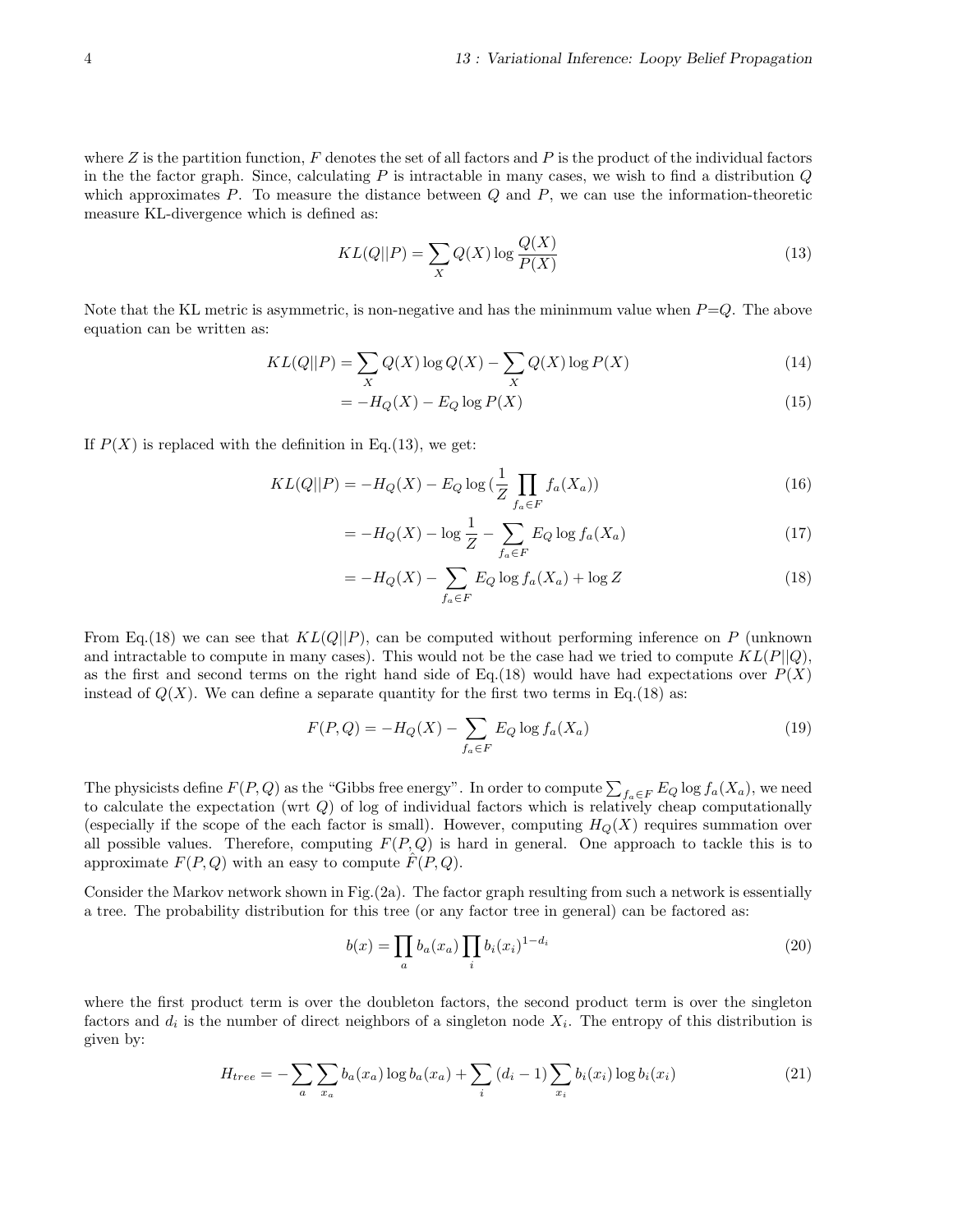

(a) Markov network with tree-structured factor graph (b) Markov network with a general factor graph

Figure 2: An illustration of tree-structured and general factor graphs

Thus, using Eq.  $(19)$  the Gibbs free energy for a tree-structured distribution  $Q$  can be written as:

$$
F_{tree} = \sum_{a} \sum_{x_a} b_a(x_a) \log \left( \frac{b_a(x_a)}{f_a(x_a)} \right) + \sum_{i} (1 - d_i) \sum_{x_i} b_i(x_i) \log b_i(x_i)
$$
(22)

$$
= F_{12} + F_{23} + \dots + F_{67} + F_{78} - F_1 - F_5 - F_2 - F_6 - F_3 - F_7 \tag{23}
$$

The above equation (Eq. (22)) only involves summation over edges and vertices and is therefore easy to compute. We want to use a similar form to approximate the Gibbs free energy for any general factor graph. Consider a more general Markov network (Fig. (2b)). The factor graph here is not a tree, and the distribution cannot be "exactly" factorized as in Eq.(20). However, we can still "approximate" it to be the same. This approximation is known as the Bethe approximation and the corresponding free energy (known as the Bethe free energy) is given by:

$$
H_{Bethe} = -\sum_{a} \sum_{x_a} b_a(x_a) \log b_a(x_a) + \sum_{i} (d_i - 1) \sum_{x_i} b_i(x_i) \log b_i(x_i)
$$
 (24)

$$
F_{Bethe} = \sum_{a} \sum_{x_a} b_a(x_a) \log \left( \frac{b_a(x_a)}{f_a(x_a)} \right) + \sum_{i} (1 - d_i) \sum_{x_i} b_i(x_i) \log b_i(x_i)
$$
 (25)

$$
= F_{12} + F_{23} + \dots + F_{67} + F_{78} - F_1 - F_5 - 2F_2 - 2F_6 - \dots - F_8 \tag{26}
$$

The Bethe free energy  $(F_{Bethe})$  is equal to the Gibbs free energy  $(F(P,Q))$  for tree-structured graphs, but for general graphs  $H_{Bethe}$  is not the same as  $H_{tree}$ . In the latter case, we can only approximate  $\hat{F}(P,Q)$ to be  $F_{Bethe}$ . The advantage of  $F_{Bethe}$  is that it is relatively easy to compute. The major disadvantage is that it may or may not be connected to the actual  $F(P,Q)$ . It could, in general, be greater or smaller than  $F(P,Q)$ . The form of Eqs.(24) and (25) match the design of a Bethe cluster graph (Fig. 3).

Now we want to minimize  $F_{Bethe}$ , with doubleton  $(b_a's)$  and singleton $(b_i's)$  potentials as parameters. The



Figure 3: A Bethe cluster graph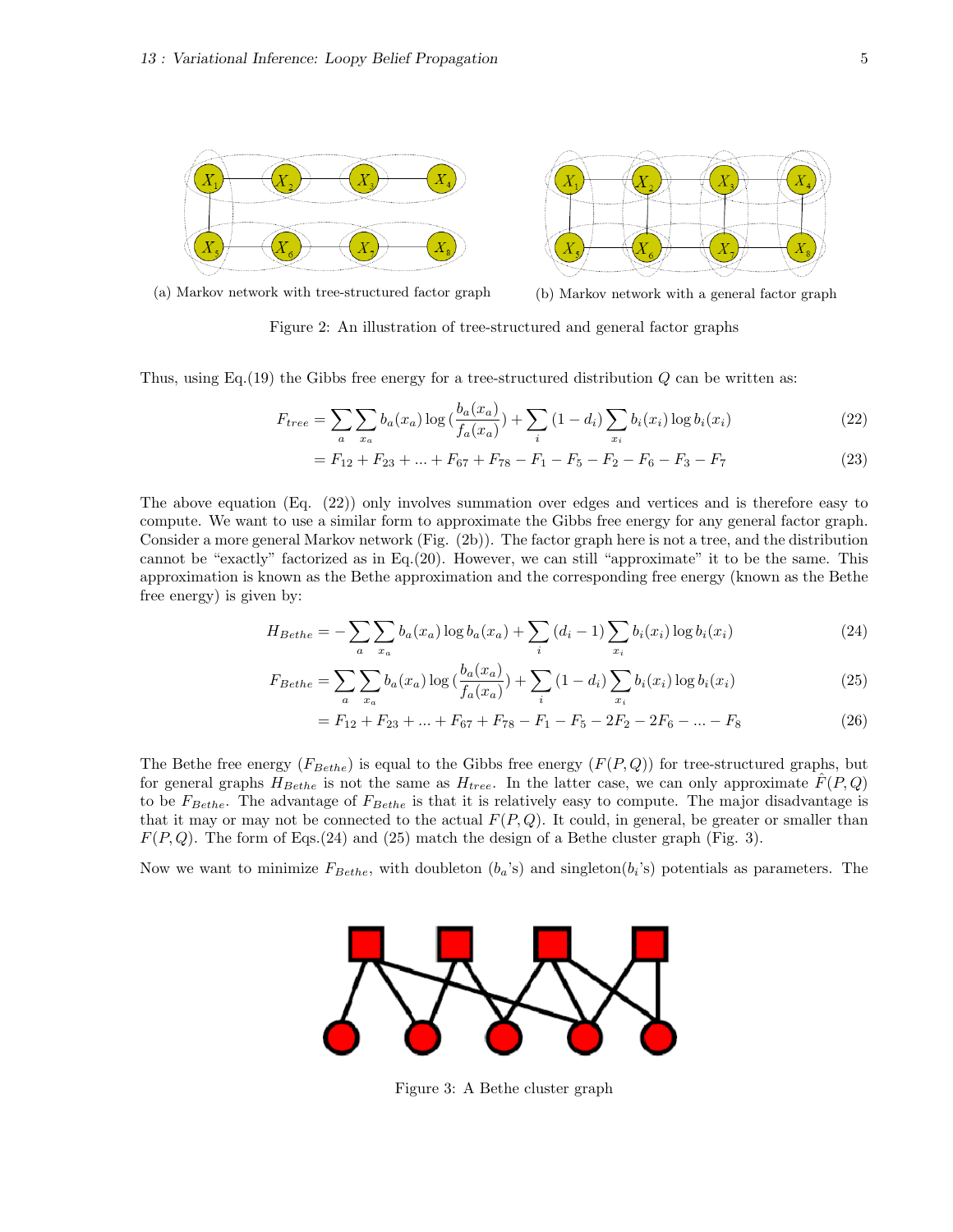optimization problem with constraints can be written in the Lagrangian dual form as:

$$
L = F_{Bethe} + \sum_{i} \gamma_i \left\{ 1 - \sum_{x_i} b_i(x_i) \right\} + \sum_{a} \sum_{i \in N(a)} \sum_{x_i} \lambda_{ai}(x_i) \left\{ b_i(x_i) - \sum_{X_a \setminus x_i} b_a(X_a) \right\} \tag{27}
$$

Setting the derivate with respect to the paramaters to zero:

$$
\frac{\partial L}{\partial b_i(x_i)} = 0 \implies b_i(x_i) \propto \exp\left(\frac{1}{d_i - 1} \sum_{a \in N(i)} \lambda_{ai}(x_i)\right) \tag{28}
$$

$$
\frac{\partial L}{\partial b_a(X_a)} = 0 \implies b_a(X_a) \propto \exp\left(-\log f_a(X_a) + \sum_{i \in N(a)} \lambda_{ai}(x_i)\right) \tag{29}
$$

If we set  $\lambda_{ai}(x_i) = \log m_{i \to a} = \log \prod_{b \in N(i) \setminus a} m_{b \to i}(x_i)$ , we obtain:

$$
b_i(x_i) \propto f_i(x_i) \prod_{a \in N(i)} m_{a \to i}(x_i)
$$
\n(30)

$$
b_a(X_a) \propto f_a(X_a) \prod_{i \in N(a)} \prod_{c \in N(i) \setminus a} m_{c \to i}(x_i)
$$
\n(31)

Now, if we use the fact that  $m_{a\to i}(x_i) = \sum_{X_a\setminus x_i} b_a(X_a)$ , where we are excluding the message  $m_{i\to a}$ :

$$
m_{a \to i}(x_i) = \sum_{X_a \backslash x_i} f_a(X_a) \prod_{j \in N(a) \backslash i} \prod_{b \in N(j) \backslash a} m_{b \to j}(x_j)
$$
\n(32)

The above equations are exactly the same as the LBP algorithm updates (Eqs.  $(8)$ ,  $(9)$ ,  $(10)$ , and  $(11)$ ). Therefore, the doubleton and singleton potentials in the Bethe optimization problem can be interpreted as beliefs at each iteration of LBP. Morever, the analysis shows that belief propagation on factor graphs is equivalent to minimizing the Bethe energy function. Similarly, the LBP algorithm would converge to true values in case of tree-structured graphs and may only approximate the true values in case of general graphs.

#### 2.4 LBP: The General Theory

From the above discussion, it can be seen that LBP is an approximate inference method that allows us to approximate a distrbution  $p(X|\theta)$  over a complex graph which makes computing marginal (or conditional) probability over arbitrary sets of random variables intractable, by another tractable distribution  $q(X|\theta)$ . The problem can be cast into an optimization problem:

$$
q^* = \arg\min_{q \in S} \{ F(p, q) \}
$$
\n(33)

As was shown in Section 2.3, we do not need to optimize explicitly for  $q(X)$  over the entire space of possibilities (S). We can just focus on the set of doubleton and singleton beliefs  $b = \{b_{i,j} = \tau(x_i, x_j), b_i = \tau(x_i)\}\$ and relax the optimization objective:

$$
b^* = \arg\min_{b \in M_o} \{ F_{Bethe}(p, b) \}
$$
\n(34)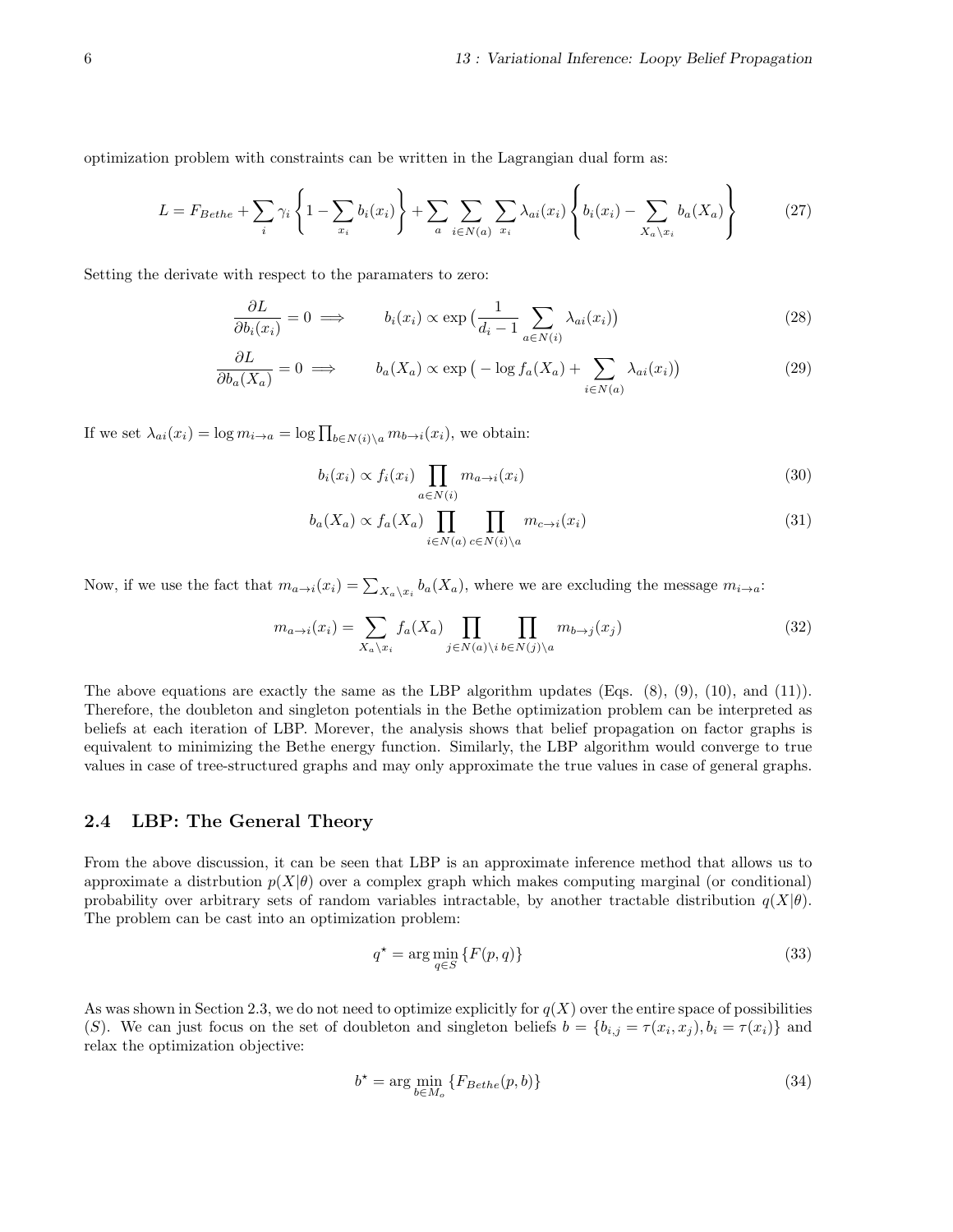where  $M<sub>o</sub>$  is a relaxed feasible set:

$$
M_o = \left\{ \tau \ge 0 \mid \sum_{x_i} \tau(x_i) = 1, \sum_{x_i} \tau(x_i, x_j) = \tau(x_j) \right\}
$$
 (35)

LBP is a fixed-point iterative procedure that tries to solve for  $b^*$ .

### 3 Mean Field Approximation

In many situations, the true distribution  $p(X|\theta)$  does not factorize and exact inference is diffcult to compute due to intractable summations or integrals. The mean field approximation is a variational approximate inference technique that assumes a class of distributions  $q(X|\theta)$  of the fully-factorizable form. That is,

$$
q(x_1...x_m) = \prod_i q_i(x_i) \tag{36}
$$

More generally, we do need to assume a separate factor for each variable. Factorization into disjoint clusters of all variables  $\{C_1, C_2...C_m\}$  is also permitted. That is,

$$
q(x_1....x_m) = \prod_{C_i} q_i(X_{C_i})
$$
\n(37)

This is known as the mean field approximation. On one hand, the approximation of  $p(X|\theta)$  as fully factored distribution is likely to lose a lot of information in the distribution. On the other hand, this approximation is computatinally attractive, since we can evalute any query on  $q(X|\theta)$  as a product over the terms that involve variables in the scope of the query.

The problem now is similar to LBP, that is, finding a fixed-point characterization for the Gibbs free energy  $F(P, Q)$ . We again have to use the Lagrange multipliers to derive a characterization of the stationary points of  $F(P,Q)$ . If we assume Q to factorize according to Eq.(36), the optimization problem becomes:

$$
maximize \tF(P,Q) = -H_Q(X) - \sum_{f_a \in F} E_Q \log f_a(x_a)
$$
\t(38)

$$
subject\ to\qquad q(x_1...x_m) = \prod_i q_i(x_i) \tag{39}
$$

and 
$$
\sum_{x_i} q_i(x_i) = 1 \qquad \forall i
$$
 (40)

The two terms in the right hand side of Eq.(38) can be simplified as:

$$
H_Q(X) = \sum_i H_Q(X_i)
$$
\n<sup>(41)</sup>

$$
E_Q \log f_a(x_a) = \sum_{x_a} \left( \prod_{X_i \in X_a} q_i(x_i) \right) \log f_a(x_a) \tag{42}
$$

It is evident from the above simplification that the optimization problem can be solved using a coordinate descent procedure in each of the  $q_i$  coordinates. Specifically, to optimize for  $q_i(x_i)$  we define the Lagrangian